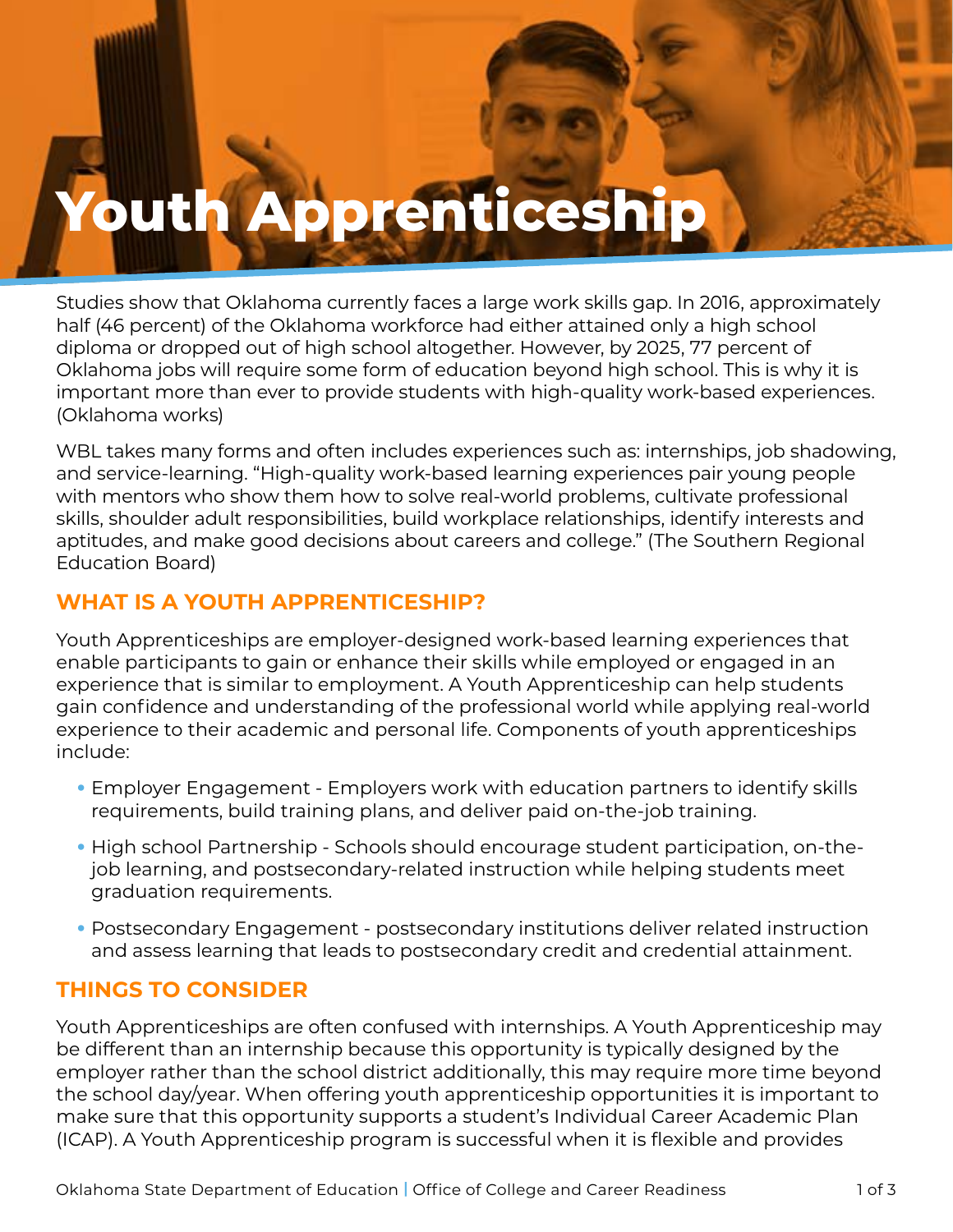all students the opportunity to participate in workforce, mentorship, and leadership activities. Consider using a [planning document](https://www.okedge.com/wp-content/uploads/2021/10/Industry-Engagement-Action-Planner-Fillable-Form47.pdf) to ensure that you create an equitable program that is able to yield successful outcomes, remain on schedule, and create equitable opportunities.

#### **YOUTH APPRENTICESHIP VS. INTERNSHIP**

Youth Apprenticeships and internships are both forms of work-based learning that provide hands-on learning experiences for participants. However, these opportunities differ in terms of purpose, length of time, levels of responsibility, and more. See the diagram below to better understand these two types of work-based learning:



Oklahoma Works, Work-Based Learning Guide

## **IMPLEMENTATION EXAMPLES**

Workplace Youth Apprenticeships

A workplace Apprenticeship provides a student the opportunity to train off school campus in a professional workforce setting. This experience may include: attending meetings with supervisors or teammates, completing individual or group projects, learning about the company culture and industry at large, and reflecting upon their experience.

#### Classroom Youth Apprenticeships

It is important to provide all students opportunities to gain real-world experience by eliminating barriers and considering local resources. Access to transportation or industry has proven to be barriers for many school districts. In order to provide local experiences for students Broken Arrow Public Schools created a [school-based youth apprenticeship](https://www.youtube.com/watch?v=8Xd6gjUGBok&feature=youtu.be) for students on their own campus. This method is optimal for districts with limited transportation, access to the workforce, liability concerns, or other barriers. Youth Apprenticeship course requirements remain the same for students whether on or offcampus, districts interested in this model should consider using similar guidelines to internships as these experiences can be similar.